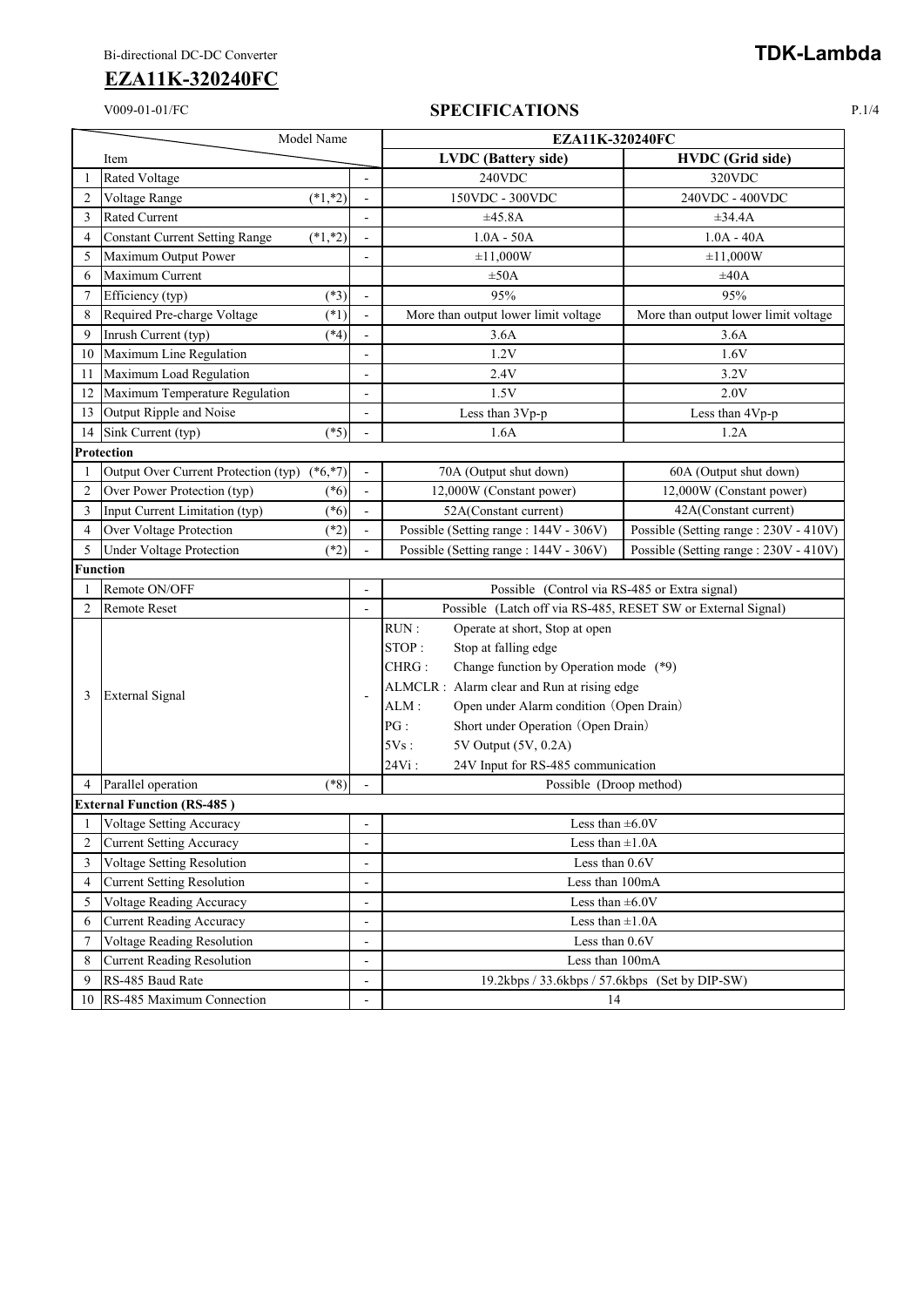#### V009-01-01/FC **SPECIFICATIONS** P.2/4

| Model Name     |                                 | <b>EZA11K-320240FC</b> |                                                                                                                        |                            |  |  |  |
|----------------|---------------------------------|------------------------|------------------------------------------------------------------------------------------------------------------------|----------------------------|--|--|--|
|                | Item                            |                        | <b>LVDC</b> (Battery side)                                                                                             | <b>HVDC</b> (Grid side)    |  |  |  |
|                | <b>Environmental</b>            |                        |                                                                                                                        |                            |  |  |  |
| $\mathbf{1}$   | <b>Operating Temperature</b>    | ÷,                     | $-10^{\circ}$ C - $+50^{\circ}$ C                                                                                      |                            |  |  |  |
| $\overline{2}$ | <b>Operating Humidity</b>       | ٠                      | 30 - 85%RH (No Condensing)                                                                                             |                            |  |  |  |
| 3              | Storage Temperature             | ÷,                     | -20°C - +70°C                                                                                                          |                            |  |  |  |
| $\overline{4}$ | Storage Humidity                | $\overline{a}$         | 20 - 85%RH (No Condensing)                                                                                             |                            |  |  |  |
| 5              | Vibration                       | $\blacksquare$         | No Operation, 10-55Hz (Sweep 1min) 19.6m/s <sup>2</sup> Constant, X, Y, Z Each Direction 1hour                         |                            |  |  |  |
| 6              | Shock                           |                        | $196.1 \text{m/s}^2$ maximum                                                                                           |                            |  |  |  |
| $\overline{7}$ | Cooling                         | $\blacksquare$         | Forced Air Cooling by built-in FAN (Air Intake)                                                                        |                            |  |  |  |
| 8              | <b>Installation Location</b>    |                        | Indoor use                                                                                                             |                            |  |  |  |
| 9              | Altitude                        |                        | Less than 3,000m                                                                                                       |                            |  |  |  |
|                | Isolation                       |                        |                                                                                                                        |                            |  |  |  |
|                | Withstand Voltage               |                        | Primary(320V) - Secondary(240V) : 2.2kVAC(50mA) 1min                                                                   |                            |  |  |  |
| 1              |                                 | $\blacksquare$         | Primary(320V) - Signals: 3kVAC(50mA) 1min                                                                              |                            |  |  |  |
|                |                                 |                        | Secondary(240V) - Signals: 3kVAC(50mA) 1min                                                                            |                            |  |  |  |
|                |                                 |                        | Primary(320V) - Chassis: 2kVAC(50mA) 1min                                                                              |                            |  |  |  |
|                |                                 |                        | Secondary(240V) - Chassis: 2kVAC(50mA) 1min                                                                            |                            |  |  |  |
|                |                                 |                        | Signals - Chassis: 400VAC(100mA) 1min                                                                                  |                            |  |  |  |
| 2              | <b>Insulation Resistance</b>    |                        | Primary(320V) - Chassis More than 100ΜΩ at 1kVDC 25°C, 70%RH                                                           |                            |  |  |  |
|                |                                 | ٠                      | Secondary(240V) - Chassis More than 100MΩ at 1kVDC 25°C, 70%RH                                                         |                            |  |  |  |
|                |                                 |                        | Signals - Chassis More than 100MΩ at 500VDC 25°C, 70%RH                                                                |                            |  |  |  |
| <b>Safety</b>  |                                 |                        |                                                                                                                        |                            |  |  |  |
| 1              | Safety                          | $\blacksquare$         | Approved by UL62368-1, CSA62368-1, EN62368-1.                                                                          |                            |  |  |  |
|                |                                 |                        | Approved by UL60950-1, CSA60950-1, EN60950-1.                                                                          |                            |  |  |  |
|                | <b>Physical Characteristics</b> |                        |                                                                                                                        |                            |  |  |  |
|                | Weight                          |                        | Less than 20 kg                                                                                                        |                            |  |  |  |
| 2              | Size $(W \times H \times D)$    | mm                     | 422.8 x 43.6 x 530                                                                                                     | (Refer to outline drawing) |  |  |  |
|                | PCB Coating materials           |                        | HumiSeal 1B59LU                                                                                                        |                            |  |  |  |
| 2              | PCB Coating areas               | $\overline{a}$         | Mounting surface and solder surface of six internal boards.<br>(Excluding discrete parts, screw holes, and connectors) |                            |  |  |  |
| 3              | Cooling Fan                     |                        | High speed, dustproof and long life                                                                                    |                            |  |  |  |

Please read instruction manual Carefully, before using the unit.

=Notes=

- \*1. Please refer to Derating Curve.
- \*2. It can be set via RS-485.
- \*3. Ta=25°C, rated voltage and rated current.
- \*4. Not applicable for the inrush current to Noise filter for less than 0.2ms.
- \*5. Current sink appear when applied voltage is greater than output target voltage.
- \*6. Parameter is fixed.
- \*7. Shut down method, manual reset.(Latch off via RS-485, RESET SW or External Signal)
- \*8. Droop ratio can be set via RS-485.
- \*9. Heteronomy CV mode : Generate at short, Regenerate at open.
	- Grid Autonomy CV mode : Heteronomy Generate at Short, Autonomy at open. Battery Autonomy mode : No function.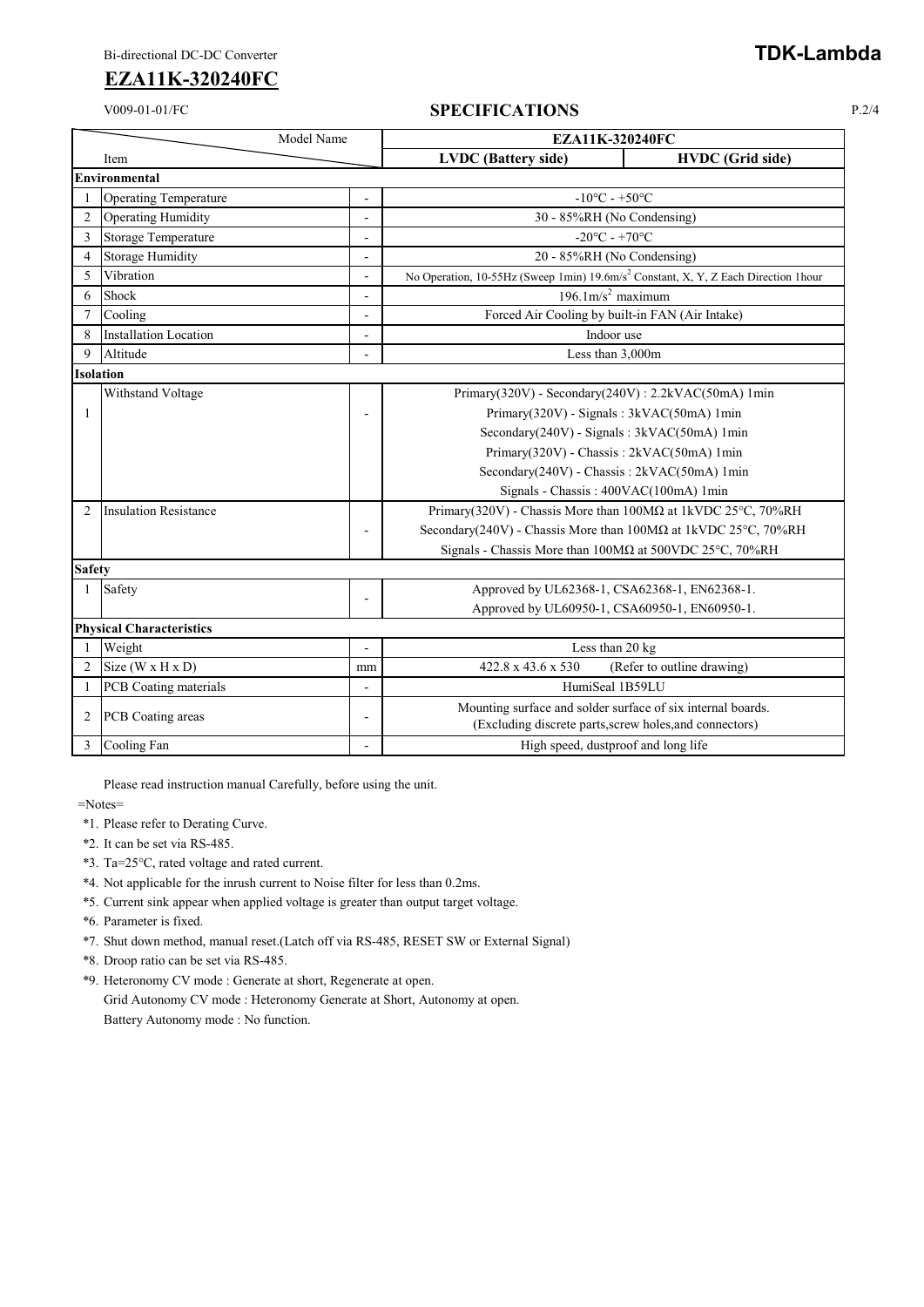#### V009-01-01/FC **SPECIFICATIONS** P.3/4

|                              | Model Name                               |         |                          | <b>EZA11K-320240FC</b>                                             |  |  |  |  |
|------------------------------|------------------------------------------|---------|--------------------------|--------------------------------------------------------------------|--|--|--|--|
|                              | Item                                     |         |                          | <b>Operation Mode</b> (*10)                                        |  |  |  |  |
|                              | <b>Heteronomy CV mode</b>                |         |                          |                                                                    |  |  |  |  |
|                              | Operation mode                           |         | ۰                        | Output voltage control at Generation and Regeneration.             |  |  |  |  |
| $\overline{2}$               | Power Conversion Direction State Method  |         | ٠                        | External Signal CHRG or control via (RS-485)                       |  |  |  |  |
| 3                            | LVDC CC at Regeneration                  |         | ۰                        | Possible (Control LVDC current constant).                          |  |  |  |  |
| 4                            | LVDC, HVDC 0V Ramp up                    | $(*12)$ | $\blacksquare$           | Possible                                                           |  |  |  |  |
| 5                            | <b>Battery Over Charge Protection</b>    | $(*13)$ |                          | Possible                                                           |  |  |  |  |
| 6                            | <b>Battery Over Discharge Protection</b> | $(*13)$ |                          | Possible                                                           |  |  |  |  |
| <b>Grid Autonomy CV mode</b> |                                          |         |                          |                                                                    |  |  |  |  |
|                              | Power Conversion mode                    |         |                          | Control HVDC voltage constant.                                     |  |  |  |  |
| $\overline{2}$               | Dead Zone set                            | $(*13)$ |                          | Possible                                                           |  |  |  |  |
| 3                            | LVDC, HVDC 0V Ramp up                    | $(*12)$ |                          | Possible                                                           |  |  |  |  |
| 4                            | Battery CC mode                          | $(*13)$ |                          | Possible (Control battery side current with constant current mode) |  |  |  |  |
| 5                            | Forced Charge mode                       | $(*11)$ |                          | Possible (Change to Heteronomy CV mode)                            |  |  |  |  |
| 6                            | <b>Battery Over Charge Protection</b>    | $(*13)$ |                          | Possible                                                           |  |  |  |  |
|                              | <b>Battery Over Discharge Protection</b> | $(*13)$ |                          | Possible                                                           |  |  |  |  |
|                              | <b>Battery Autonomy CV mode</b>          |         |                          |                                                                    |  |  |  |  |
|                              | Power Conversion mode                    |         | $\overline{\phantom{a}}$ | Control LVDC voltage constant.                                     |  |  |  |  |
| $\overline{2}$               | LVDC, HVDC 0V Ramp up                    | $(*12)$ |                          | Possible                                                           |  |  |  |  |

Please read instruction manual Carefully, before using.

=Note=

\*10. Control mode can be set via RS-485 or DIP-SW setting.

\*11. It can be changed by External Signal.

\*12. It can start up under pre-charge voltage (LVDC : less than 150V, HVDC : less than 240V).

\*13. It can be set via RS-485.



Direction of Generation and Regeneration